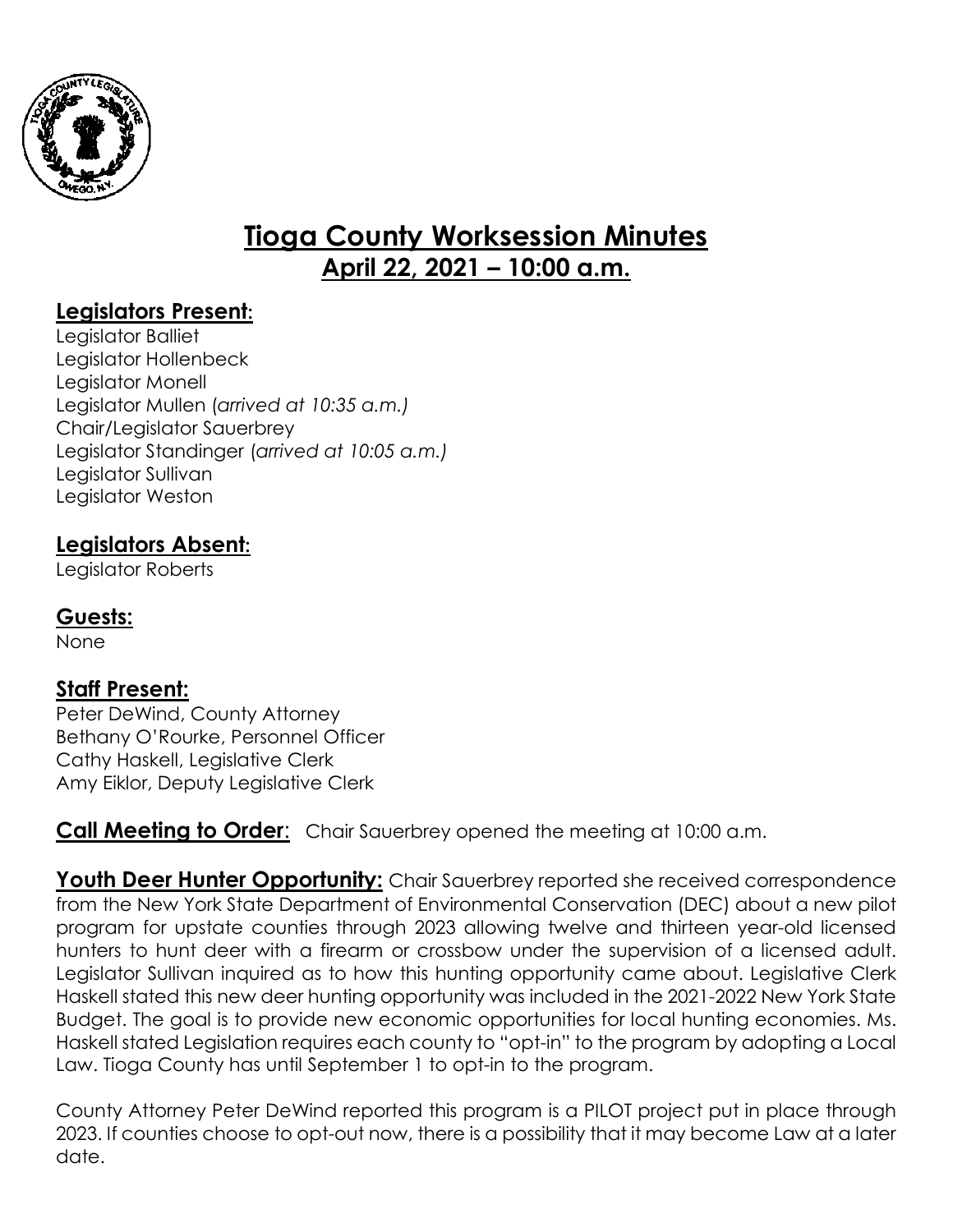Legislator Standinger reported he is a certified hunter safety instructor. From his experience, he feels youth are safer hunters than adults. Legislator Standinger fully supports this program, as adult licensed hunters will supervise the youth. He received an email from a fellow hunter safety instructor who was also in favor of the program.

Chair Sauerbrey reported Legislator Roberts read over the proposed Local Law and he is fully supportive. Chair Sauerbrey asked the Legislators in attendance if they had any objections to moving forward with the Local Law. There were no objections.

Ms. Haskell reported at the May 11, 2021 Legislative Meeting, a Legislator will introduce the Local Law and a resolution will be passed that sets the public hearing. The public hearing will take place at the Legislative Worksession on May 20, 2021. The Local Law would be adopted at the June 15, 2021 Legislative Meeting.

**Approval of Worksession Minutes**: On motion of Legislator Sullivan, seconded by Legislator Hollenbeck, the April 8, 2021 minutes were unanimously approved.

**Action Items:** Currently, there are no actions items.

#### **Other**:

- *Stimulus Update:* Chair Sauerbrey stated she still has not received clear guidance on how Tioga County's stimulus money can be spent.
- *Emergency Communications Update:* Chair Sauerbrey stated emergency communications in Tioga County are in critical shape and now is the time to address it. Chair Sauerbrey reported she met with Director of Emergency Services, Mike Simmons, representatives from Motorola, and NYSTEC consultant, Kevin Karn. Chair Sauerbrey stated the process for upgrading emergency communications has been complicated and highly technical. Chair Sauerbrey reported Tioga County will apply for grants to help fund the upgrade. She is aware of one grant for \$6 million that will hopefully be awarded by July.

Legislator Weston stated he would be open to hiring someone part-time to help ensure the grant application was done properly. In the past, Tioga County has lost out on grants and he doesn't want that to happen again.

Chair Sauerbrey replied that Kevin Karn and NYSTEC are vital resources as they can also help with the grant application. Chair Sauerbrey reported NYSTEC offered to come assess the County's 911 Center. Chair Sauerbrey anticipates more meetings with Kevin Karn in the future.

 *Chair Sauerbrey's Visit to Saratoga:* Chair Sauerbrey reported that she traveled to Saratoga County this week for a press event. The Saratoga County Board of Supervisors developed a leadership program for women in government. NYSAC asked Chair Sauerbrey to attend and represent Tioga County. Chairwoman Sauerbrey delivered remarks about women in government and was proud to represent Tioga County.